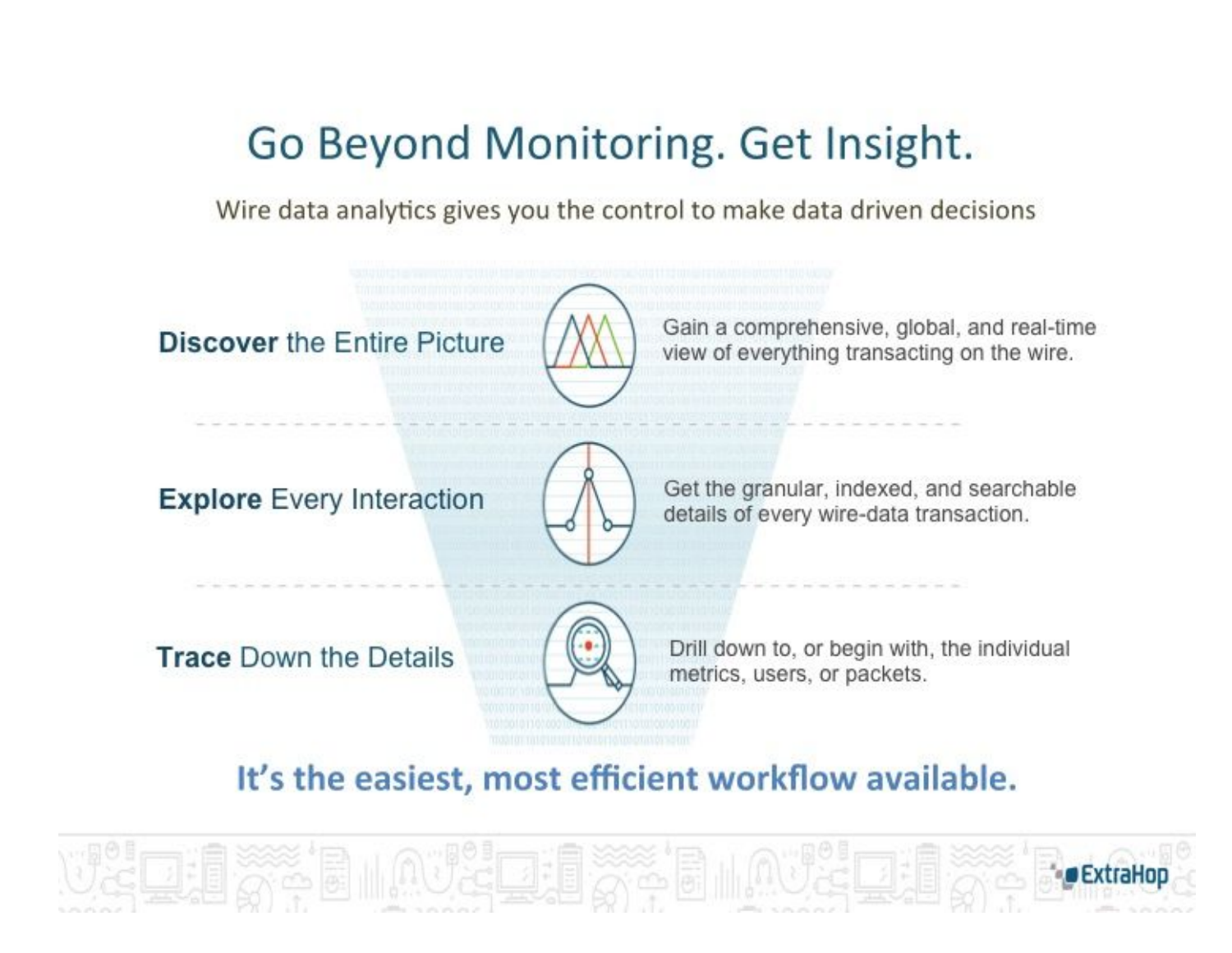### **Application & Infrastructure Roles**

IT Manager, Security Professional, Application Team, Database Admin, Storage Ops

### Role Characteristics

Their day typically consists of fighting fires, leaving proactive activities a distant second to "keeping the lights on." The business looks to the Application and IT Operations teams to innovate how IT is delivered, and they must respond to the central needs of the business.

The Application and IT Operations teams provide the technical expertise that keeps the organization moving. They are often the deciding factor in whether ExtraHop gets implemented. Given the ability of ExtraHop to provide value at every level of the application delivery chain, they stand to gain the most value from our solution.

### **CHALLENGES**

They're responsible for the applications and services that the business relies on.

Not only do they have to maintain service levels, they're also tasked with helping the business to deliver solutions with more agility and reduce the overall cost of the IT infrastructure.

### **GOALS**

- Be recognized as a thought leader
- \* Become more visible within the organization, and get a promotion
- Keep pace with technology and business innovations
- Spend less time maintaining systems and instead shift the focus to transforming how IT is delivered
- . Earn recognition for turning IT into a business differentiator
- . Play a central role in driving IT decisions across the organization

### **FEARS AND PROBLEMS**

- . "When something goes wrong, I can't go home until we've isolated the issue and have a clear path for remediation."
- "My internal customers are increasingly challenging our ability to deliver solutions that meet their requirements, causing us to have to rethink how we implement IT."
- . "We have legacy applications and systems that the business relies upon that I am tasked with supporting without the necessary resources."
- \* "As IT advances and evolves, I need to keep up my skills and tools or risk falling behind."
- \* "I'm afraid that making the wrong decision could make me lose credibility in my organization."
- . "If I don't deliver the services that provide the business with the agility that they need, I risk them going around me and setting up their own systems or using SaaS applications."

### Responsibilities

- · Own, operate, and maintain critical business and IT systems.
- Monitor application and system performance
- Keep all app and services running and at peak performance (i.e. keep the lights on)
- . Reduce the costs associated with infrastructure
- Create and maintain a sustainable environment, including capacity planning
- Meet SLAs
- Troubleshoot application and infrastructure related issues
- · Solution design
- Application support

### **DECISION MAKING**

- . Always busy, works long hours
- · Prefers to gather his information online
- $\frac{1}{2}$ Believes in product referrals of bloggers
- . Hates to get bothered by sales calls

### **SOLUTION**

Get the data you need to make confident decisions on everything in your environment.

- . Auto-discover all IT assets and their relationships
- Monitor communication across all applications and systems without agents or aggregating logs.
- . Real-time turnkey analytics and streamlined workflows
- . Dashboards are easy to customize, extend, and share, so you can democratize your organization's wire data analytics.

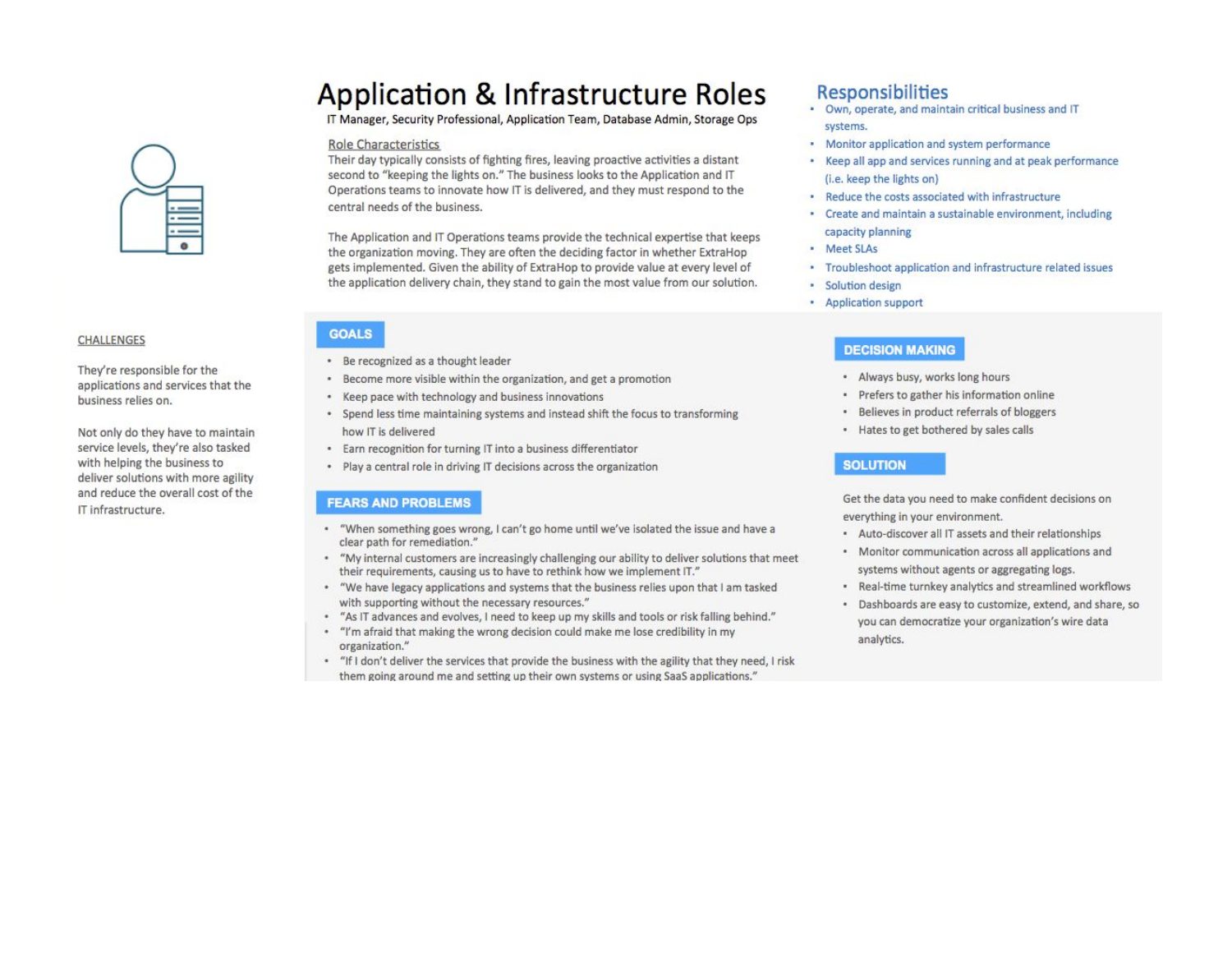|                                           | Message for the App & Infra Role                                                                                                                                                                                                                                                                                                                                                                                                                                                                                                                                |                                                                                                                                                                                                                                                                                                                                                                                                                                                                                                             |                                                                                                                                                                                                                                                                                                                                                                                                                                                                                                                                                                                                  |  |  |  |  |
|-------------------------------------------|-----------------------------------------------------------------------------------------------------------------------------------------------------------------------------------------------------------------------------------------------------------------------------------------------------------------------------------------------------------------------------------------------------------------------------------------------------------------------------------------------------------------------------------------------------------------|-------------------------------------------------------------------------------------------------------------------------------------------------------------------------------------------------------------------------------------------------------------------------------------------------------------------------------------------------------------------------------------------------------------------------------------------------------------------------------------------------------------|--------------------------------------------------------------------------------------------------------------------------------------------------------------------------------------------------------------------------------------------------------------------------------------------------------------------------------------------------------------------------------------------------------------------------------------------------------------------------------------------------------------------------------------------------------------------------------------------------|--|--|--|--|
| <b>Problems</b><br><b>Addressed</b>       | Gaining access to meaningful and timely data continues to elude organizations. Data is trapped in data silos with limited views.<br>$\bullet$<br>Organizations fail to capitalize the wealth of information that is freely available on the network.<br>$\bullet$<br>Conquering even simple issues requires the need to bounce between consoles in a manner that disrupts workflows.<br>$\bullet$                                                                                                                                                               |                                                                                                                                                                                                                                                                                                                                                                                                                                                                                                             |                                                                                                                                                                                                                                                                                                                                                                                                                                                                                                                                                                                                  |  |  |  |  |
| <b>Unique Value</b><br><b>Proposition</b> | ExtraHop is real-time stream analytics platform that enables visibility across the entire organization so teams can take decisive and data-driven action that is<br>critical for modern businesses to serve the needs of customers, stay secure, and remain competitive. Unlike current management and monitoring platforms, the<br>platform unlocks new dimensions of business, information security, applications, and operations data flowing through the network and delivers actionable<br>analytical insights through our built-in big data capabilities. |                                                                                                                                                                                                                                                                                                                                                                                                                                                                                                             |                                                                                                                                                                                                                                                                                                                                                                                                                                                                                                                                                                                                  |  |  |  |  |
| <b>Core Message</b>                       | It's time to rethink the network.<br>Cut the complexity and regain control by unlocking the hidden value flowing within your network. Serve the needs of customers, stay secure, remain competitive,<br>and take decisive data-driven action that is critical for your modern businesses. It's never been possible until now.                                                                                                                                                                                                                                   |                                                                                                                                                                                                                                                                                                                                                                                                                                                                                                             |                                                                                                                                                                                                                                                                                                                                                                                                                                                                                                                                                                                                  |  |  |  |  |
| <b>Value Pillars</b>                      | <b>Dynamically Discover</b>                                                                                                                                                                                                                                                                                                                                                                                                                                                                                                                                     | <b>Universal Observation</b>                                                                                                                                                                                                                                                                                                                                                                                                                                                                                | <b>Actionable Analytics</b>                                                                                                                                                                                                                                                                                                                                                                                                                                                                                                                                                                      |  |  |  |  |
| <b>Pillar Messages</b>                    | Detect every digital interaction                                                                                                                                                                                                                                                                                                                                                                                                                                                                                                                                | See it all in real time                                                                                                                                                                                                                                                                                                                                                                                                                                                                                     | Data-driven decisions                                                                                                                                                                                                                                                                                                                                                                                                                                                                                                                                                                            |  |  |  |  |
| <b>Proof-Points</b><br>/Differentiator    | Auto-Discover - ExtraHop auto-discovers<br>every interaction taking place on the network<br>in real time without the need for a patchwork<br>of disparate tools.<br>Auto-Classify - ExtraHop provides context<br>into interactions by understanding who<br>spoke to whom, what the interaction was<br>about, and its contents.<br>Agentless - Our non-invasive deployment<br>model, the network brings the data to you<br>without a sea of instrumentation.                                                                                                     | Broad and Deep - We see every digital<br>interaction taking place and reveal its contents<br>delivering the holistic visibility you require.<br>Adaptable - ExtraHop works the way you do<br>with customizable experiences, benefiting<br>every team and simplifying their workflows<br>with a unified user experience.<br>Real-Time - Gain insight faster and<br>proactively identify opportunities as they<br>happen to improve operations instead relying<br>solely on manual or historical information. | Big Data Built-in - Gain big insights without complex big<br>data solutions or expertise. No data scientist required.<br>Extensible and Open - It's your data, set it free. Whether<br>it is combining it with other data sources, strengthening<br>your security platform, or delivering intelligent automation<br>ExtraHop can feed existing systems, real-time, events, and<br>metrics.<br>Definitive data - ExtraHop delivers a structured,<br>empirical, and cross-tier data set that allows the entire<br>organization to dramatically reduce the time it takes to<br>troubleshoot issues. |  |  |  |  |
| <b>Benefits</b>                           | Reduce cost and complexity<br>Mitigate Risk - "You can't manage what<br>you can't see."<br>· Identify suspicious activity, security<br>breaches, and areas of potential<br>vulnerability<br>Maximize Visibility - Works in any<br>environment                                                                                                                                                                                                                                                                                                                   | Diagnose and fix chronic issues, before<br>they become a bigger problem<br>· Future-proof your visibility<br>Out-of-the-box support and visualizations<br>for nearly any application<br>· Rapid security and issue detection                                                                                                                                                                                                                                                                                | Act with confidence based on empirical wire data<br>· Simple and intuitive Visual Query Language which both<br>specialists and non-specialists can utilize<br>· Inherent data correlation of all app, security, and system<br>data to connect cause and effect and problem<br>resolution<br>· No data tax with ExtraHop Open Data Stream                                                                                                                                                                                                                                                         |  |  |  |  |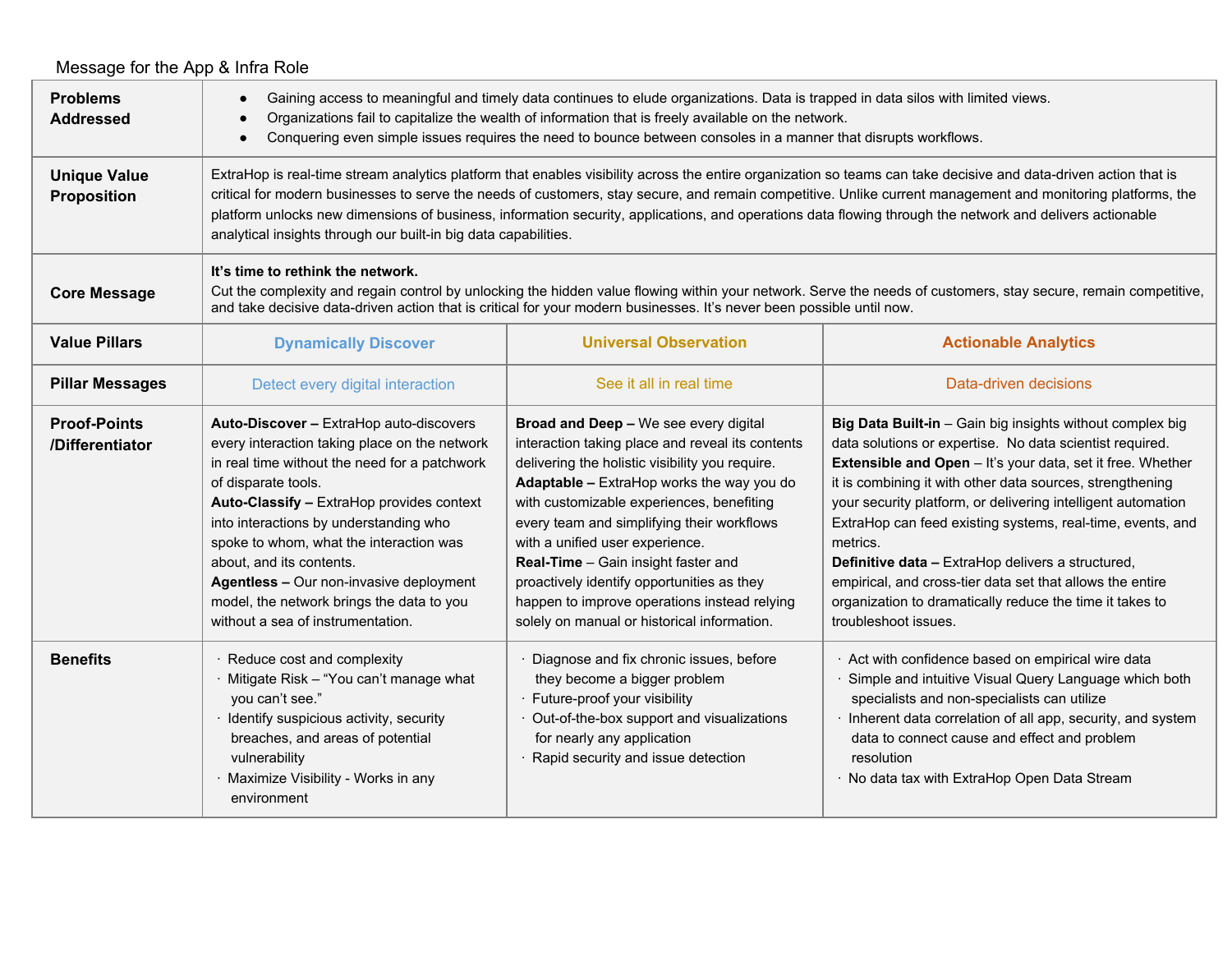### **Networking Roles**

Network Architect, Network Engineer, Network Manager, System Admin

### Role characteristics

These roles are typically reactionary and less strategic by nature. Their role focuses heavily on execution and it's very hectic. They are tasked with maintaining the network, not transforming it. Often have initiatives and directives pushed down on them and are expected to do more with less.

We need the network team to be friendly and supportive of an ExtraHop deployment, since they'll be providing access to network traffic. Depending on the organization, this team may not have budget for ExtraHop or they may not be the final decision makers. If that's the case, help your contact within this team ally with the right business unit or advocate to IT leadership.

· Get the credit they deserve • Be seen as a thought leader

**GOALS** 

- Wants to be in control
- . Be a valued advisor when larger IT decisions are being made
- Become more visible within the organization, and be considered for promotion
- Looking for tools to be more effective and update skills in order to stay relevant
- · Become an "information broker

### **FEARS, CHALLENGES AND PROBLEMS**

- \* "Things just get dropped on me. I'm the the catch-all for IT issues that don't fall squarely with any particular team."
- "I'm not always involved in IT decisions that will ultimately impact the network I manage."
- . "I'm afraid that making the wrong decision could make me lose credibility in my organization."
- "With technologies like cloud and Software Defined Networking, I'm afraid my role is becoming marginalized."

### Responsibilitie

- S Manage network infrastructure, including capacity planning
- · Meet application owners' requirements
- Meet SLAs
- · Troubleshoot network issues
- · Ease strain on busy networks
- Capacity planning within a fixed budget
- · Support application requirements

### **DECISION MAKING**

- . Always busy, works long hours
- · Prefers to gather his information online
- Believes in product referrals of bloggers
- . Hates to get bothered by sales calls

### **SOLUTION**

Get the visibility you really need to identify the root cause of issues and resolve them quickly.

ExtraHop allows you to extract that information from all data in flight and make sense of it in a way that ties directly to the decisions you need to make about your IT environment.



#### **CHALLENGES**

Managing the network is becoming more complex and time consuming. It can be an overwhelming challenge to achieve complete visibility, let alone maintain it.

- · SDN (Software Defined Networking), Cloud, and shadow IT create new blind spots and new challenges. Traditional approaches don't work.
- · SaaS applications can't be instrumented, so IT teams have to simply trust their vendors to accurately report performance.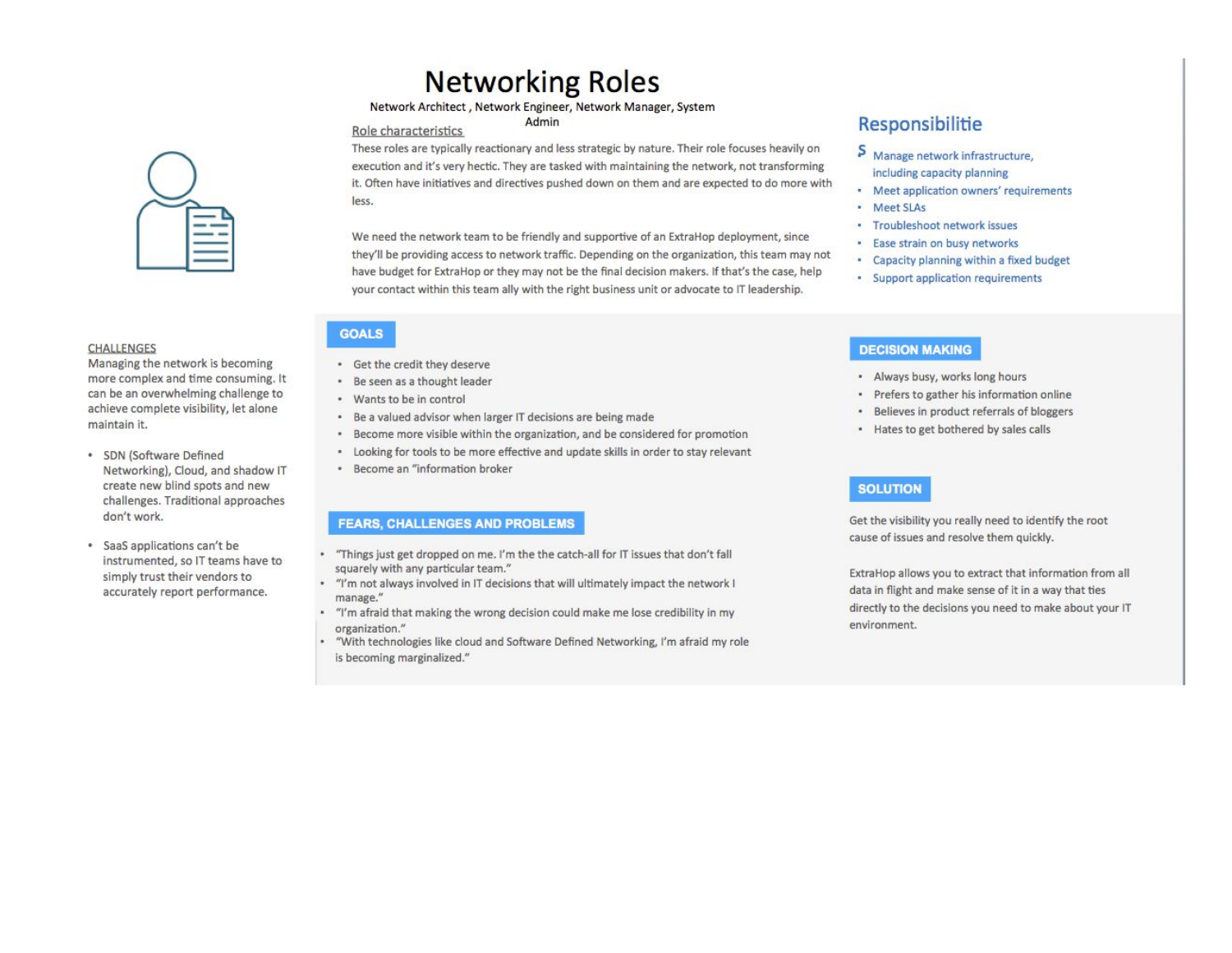#### Message for the Networking Role **Problems Addressed** ● Complex, time consuming workflows consisting of a patchwork of disparate tools. ● Brunt of the "blame game". Gaining access to meaningful and timely data continues to elude the networking team. ● Limiting real time analysis to L2-L4 and failing to capitalize on the deep wealth of L7 information that is freely available on the network. **Unique Value Proposition** ExtraHop is real-time stream analytics platform that enables visibility across the entire organization so teams can take decisive and data-driven action that is critical for modern businesses to serve the needs of customers, stay secure, and remain competitive. Unlike current management and monitoring platforms, the platform unlocks new dimensions of business, information security, applications, and operations data flowing through the network and delivers actionable analytical insights through our built-in big data capabilities. **Core Message It's time to rethink the network.** Cut the complexity and regain control by unlocking the value trapped within your network. By tapping into applications, information security, business, and operations data in real-time, you can transform your role and become the ultimate information broker within your organization. **Value Pillars Dynamically Discover Distance Analytics Universal Observation Actionable Analytics Pillar Messages** Detect every digital interaction **See it all in real time** Data-driven decisions **Data-driven decisions Proof-Points /Differentiator Auto-Discover –** ExtraHop auto-discovers every system and provides wire data, transaction details, and even the record of origin without the need for a patchwork of disparate tools. **Auto-Classify –** Systems are identified based on function and context from wire data provides deeper insights for Flows and the record of origin. **Agentless –** Our non-invasive deployment model, the network brings the data to you without a sea of instrumentation. **Broad and Deep –** The ExtraHop stream analytics architecture is key to this simplified workflow. It equips organizations with the required dataset for each stage of troubleshooting in a seamless experience. **Adaptable –** ExtraHop works the way you do with customizable experiences, benefiting every team and simplifying their workflows with a unified user experience. **Real-Time –** Solve problems faster and be proactive in identifying opportunities to improve operations by starting with real-time data sources instead of relying solely on manual after the fact forensics. **Big Data Built-in –** For both specialists and non-specialists, ExtraHop provides multi-dimensional insights to identify issues, connect cause and effect, and obtain the details needed for resolution. **Extensible and Open –** ExtraHop delivers the data organizations need without keeping it under lock and key. **Definitive data –** ExtraHop delivers a structured cross-tier data set that allows the entire organization to dramatically reduce the time it takes to troubleshoot issues. **Benefits Reduce cost and complexity** · Mitigate Risk – "You can't manage what you can't see." · Identify suspicious activity, security breaches, and areas of potential vulnerability Maximize Visibility - Works in any environment Pinpoint issues across the environment · Future-proof your visibility · Out-of-the-box support and visualizations for nearly any application Rapid security and issue detection · Ad hoc correlation of all app, security, and system data · Act with confidence based on observed wire data Diagnose and fix chronic issues, before they become a bigger problem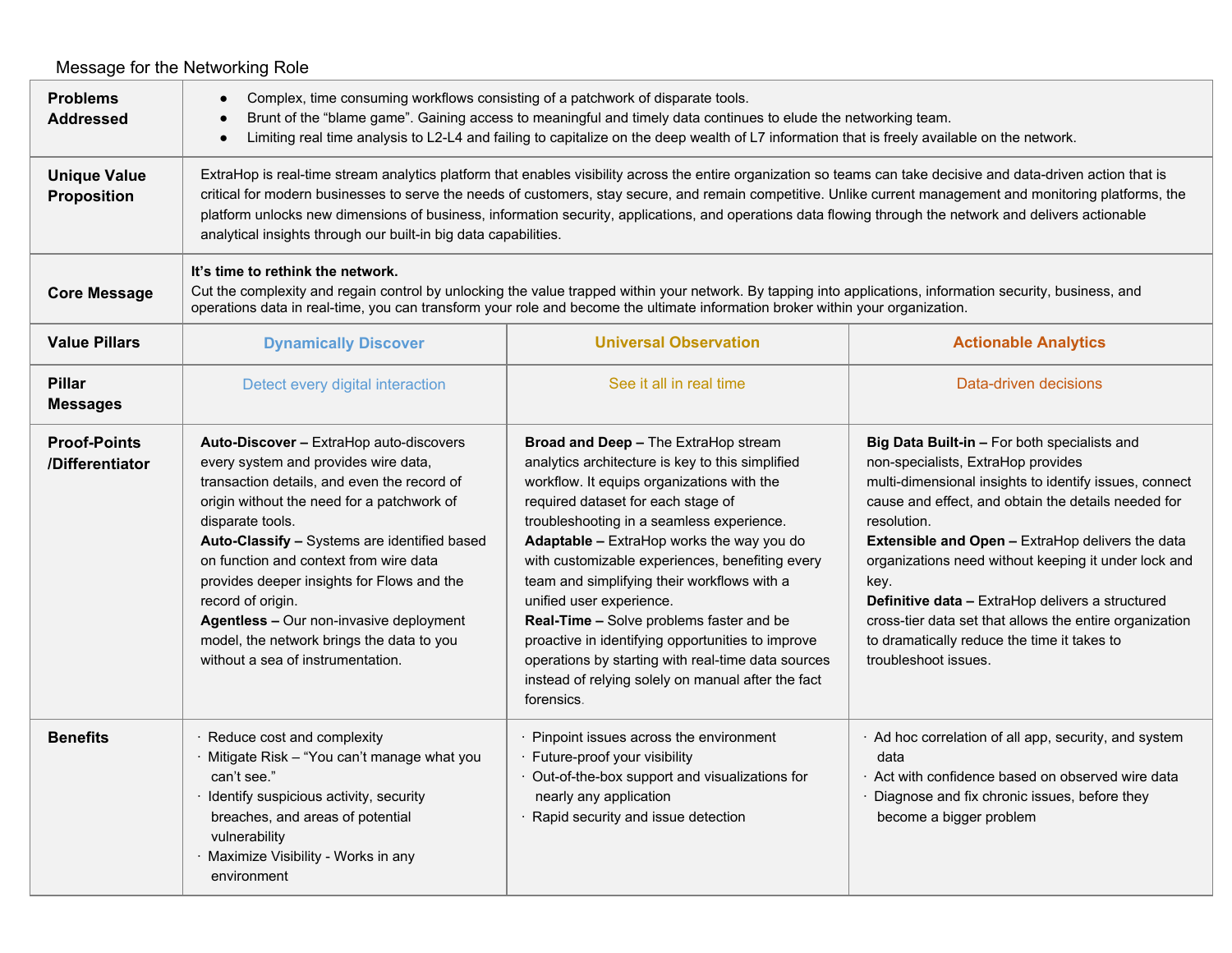

### **CHALLENGES**

- · Shortage of skilled security professionals makes it difficult to investigate everything that is suspicious.
- Getting left out of the loop by application and business teams and as a result not knowing what needs to be secured.
- Limited visibility into what is actually happening in their environment.

### **Security Roles**

### SecOps Engineer, Security Analyst, Network Security Engineer, Security

Architect, CISO

### Role characteristics

Security roles focus on one thing: reducing risk for the business. They can sometimes have an adversarial relationship with other teams who see them as needlessly interfering with their projects. They are skeptical buyers but also generally open to new technologies that can help them achieve their goals.

Security professionals understand the value of empirical observation on the wire. We should not claim to be a security company-instead we should say that our customers use us for security scenarios.

### **GOALS**

- Minimize risk to the business without hindering actual business operations
- \* Keep the company "out of the headlines" because of a data breach
- . Ensure the Confidentiality, Integrity, and Availability (CIA triad) of data

### **FEARS, CHALLENGES AND PROBLEMS**

- \* "Other teams don't bring us in to a project until the last minute. We need to work security into the application from the start."
- \* "I'm terrified of what our employees could do to compromise our companyeither willingly or unwillingly."
- \* "My tools generate too many false positives. I don't have the time to investigate everything."

### **Responsibilities**

- Deploy and manage security appliances/ software
- Monitor and report on policy compliance
- · Educate employees about security
- · Identify vulnerabilities and identify **Common Vulnerabilities and Exploits**  $(CVEs)$

### **DECISION MAKING**

- Learns from her peers online and at industry events
- Appreciates contributions to the security community
- Skeptical of vendor claims but willing to try new things

### **SOLUTION**

You cannot secure what you cannot see-which is why visibility is a requirement for InfoSec.

ExtraHop provides complete visibility into north-south, east-west traffic so that you identify activities that represent risk to your organization.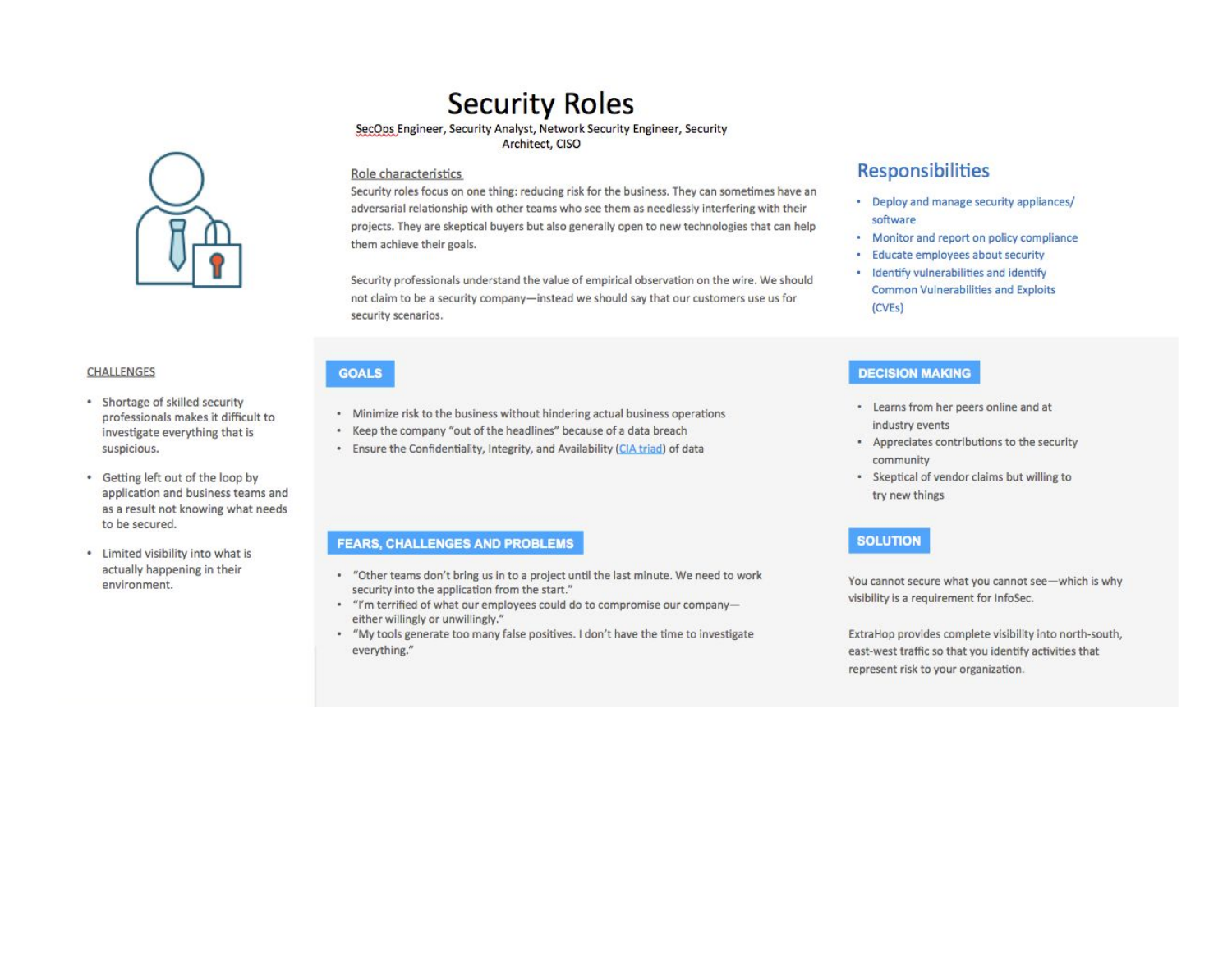| Messaging for the Security Role           |                                                                                                                                                                                                                                                                                                                                                                                                                                                                                     |                                                                                                                                                                                                                                                                                                                                                                                                                                                                                                                                                                                  |                                                                                                                                                                                                                                                                                                                                                                                                                                                                                                                                                                 |  |  |
|-------------------------------------------|-------------------------------------------------------------------------------------------------------------------------------------------------------------------------------------------------------------------------------------------------------------------------------------------------------------------------------------------------------------------------------------------------------------------------------------------------------------------------------------|----------------------------------------------------------------------------------------------------------------------------------------------------------------------------------------------------------------------------------------------------------------------------------------------------------------------------------------------------------------------------------------------------------------------------------------------------------------------------------------------------------------------------------------------------------------------------------|-----------------------------------------------------------------------------------------------------------------------------------------------------------------------------------------------------------------------------------------------------------------------------------------------------------------------------------------------------------------------------------------------------------------------------------------------------------------------------------------------------------------------------------------------------------------|--|--|
| <b>Problems</b><br><b>Addressed</b>       | InfoSec teams are left in the dark as to what application and business teams are doing.<br>Poor signal-to-noise ratio in existing security tools, resulting in "alert fatigue" where events are not investigated.<br>No visibility into east-west traffic inside the network perimeter; over-reliance on perimeter defenses (firewalls and endpoint monitoring)                                                                                                                     |                                                                                                                                                                                                                                                                                                                                                                                                                                                                                                                                                                                  |                                                                                                                                                                                                                                                                                                                                                                                                                                                                                                                                                                 |  |  |
| <b>Unique Value</b><br><b>Proposition</b> | ExtraHop provides real-time visibility across the organization so teams can assess their true risk profile, establish policies and detect violations, and monitor<br>ongoing compliance.<br>ExtraHop is unlocking new dimensions of data flowing through the network, enabling organizations to mature their security posture and fill in the gaps in their<br>existing security infrastructure.                                                                                    |                                                                                                                                                                                                                                                                                                                                                                                                                                                                                                                                                                                  |                                                                                                                                                                                                                                                                                                                                                                                                                                                                                                                                                                 |  |  |
| <b>Core Message</b>                       | Regain control by unlocking the hidden insight flowing within your network. Gain new avenues of visibility, like seeing what's lurking within your network in<br>real-time, to mature your security posture and minimize risk while enabling business agility.                                                                                                                                                                                                                      |                                                                                                                                                                                                                                                                                                                                                                                                                                                                                                                                                                                  |                                                                                                                                                                                                                                                                                                                                                                                                                                                                                                                                                                 |  |  |
| <b>Value Pillars</b>                      | <b>Dynamically Discover</b><br>Discover your true risk profile                                                                                                                                                                                                                                                                                                                                                                                                                      | <b>Universal Observation</b><br>Establish policies, detect violations, and<br>monitor compliance                                                                                                                                                                                                                                                                                                                                                                                                                                                                                 | <b>Turn-key Analytics</b><br>Enable a Big Data approach to security                                                                                                                                                                                                                                                                                                                                                                                                                                                                                             |  |  |
| <b>Proof-Points</b><br>/Differentiator    | Auto-Discover - ExtraHop analyzes all<br>east-west, north-south traffic to auto-discover<br>every interaction taking place on the network.<br>This approach does not rely on signatures.<br>Auto-Classify - ExtraHop provides context<br>into interactions by understanding who spoke<br>to whom, what the interaction was about, and<br>its contents.<br>Agentless - Our non-invasive deployment<br>model, the network brings the data to you<br>without a sea of instrumentation. | Broad and Deep - We see every digital<br>interaction taking place, including east-west<br>communications inside the perimeter. ExtraHop<br>reveals the contents of every interaction,<br>delivering the holistic visibility you require.<br><b>Adaptable - ExtraHop is a platform that enables</b><br>the "democratization of security," so that all teams<br>can establish and monitor policies for applications<br>and technology domains.<br>Real-Time and Empirical - Detect anomalies<br>faster and reduce mean-time-to-identify with<br>empirical observation on the wire. | Big Data Built-in - For both specialists and<br>non-specialists, ExtraHop provides<br>multi-dimensional insights to identify issues,<br>connect cause and effect, and obtain the details<br>needed for resolution.<br>Higher Signal-to-Noise Ratio - ExtraHop delivers<br>a structured cross-tier data set that is more<br>consistent and objective than log data.<br>Atlas Reports - A periodic, third-party analysis of<br>your data, including clear visualizations of trends in<br>your environment, and specific recommendations<br>on how to reduce risk. |  |  |
| <b>Benefits</b>                           | · Detect and mitigate ransomware in real time<br>Get the full picture of what is normal and<br>understand patterns across the entire IT<br>estate<br>· Identify operations that require oversight                                                                                                                                                                                                                                                                                   | · Track all Active Directory activity (identity and<br>with per-user details<br>· Reduce mean-time-to-identify and dwell time<br>Enable fast incident response<br>Rapidly drill down to actual packets for forensic<br>evidence<br>· Understand the scope of an incident-who and<br>what is affected<br>Monitor compliance with HIPAA, PCI, SOX, etc.                                                                                                                                                                                                                            | · Reduce alert fatigue for security analysts<br>Stream observed activity to security infrastructure<br>and correlate wire data with other data sources<br>· Integrate with next-gen firewall and network<br>access control devices to automate response                                                                                                                                                                                                                                                                                                         |  |  |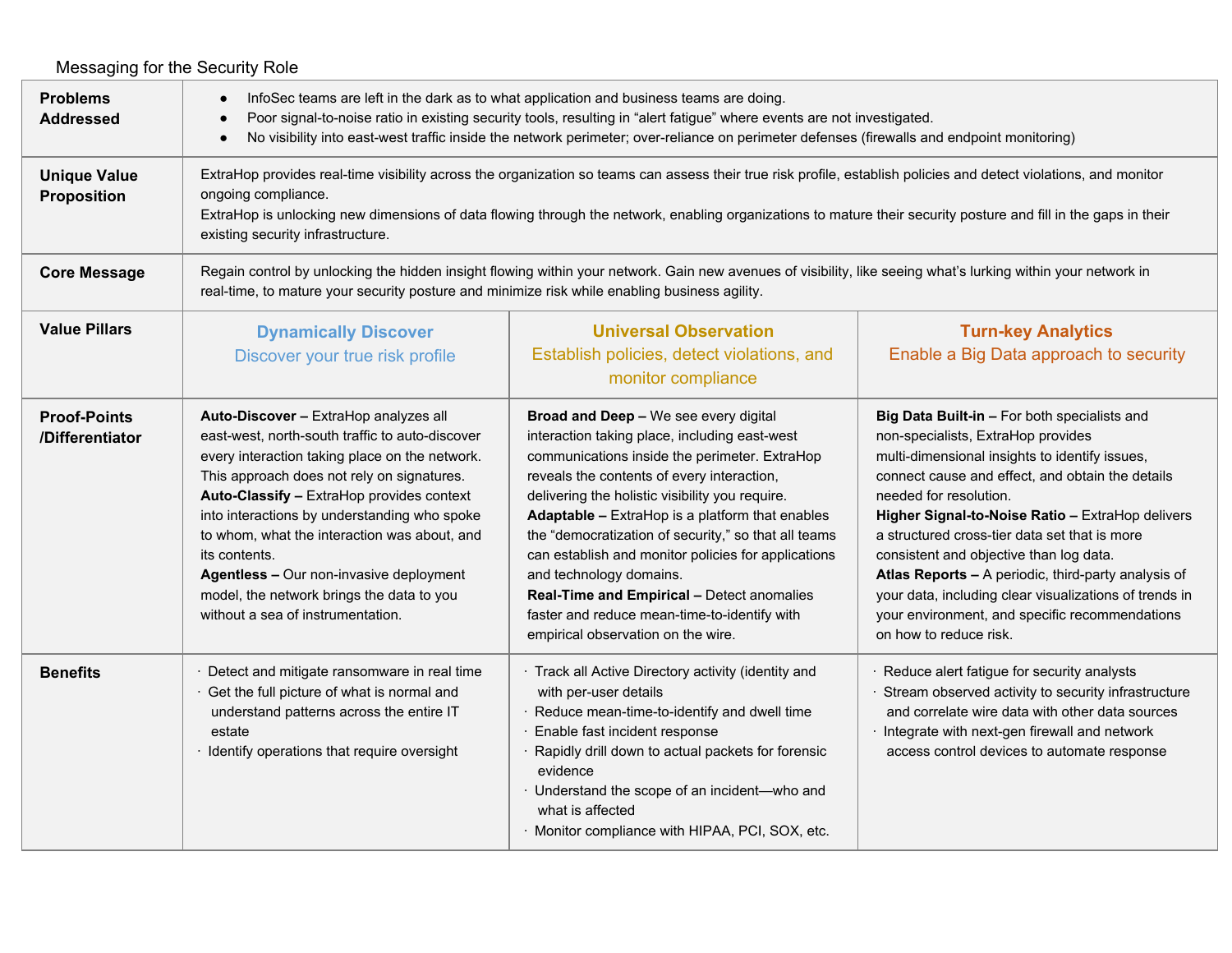### **CHALLENGES**

Business Decisions Makers (BDMs) are tasked with (or burdened by, depending on the day) supporting an array of business objectives:

- Stay ahead of the competition
- · delight customers
- · Increase profits.

To them, technology is a means to an end: it's important because it helps them meet their goals efficiently and effectively.

Some BDMs don't have a particularly strong understanding of their organization's technology assets and how those assets work together.

## **Business Decision Maker Roles**

CEO, CMO, CIO, Line of Business Owner, IT Director/VP

### **Role Characteristics**

BDMs either own strategic objectives across the organization or they're responsible for a profit and loss statement (P&L) or a revenue goal of a particular business unit. They're expected to align technology to their business activities without creating new risks or liabilities, while still meeting financial responsibilities.

BDMs are playing an increasingly larger role in deciding where IT budget is spent, and they often have more budget available than TDMs. They also have a more critical business need for the right analytics, and they're used to spending money to get this data.

### **GOALS**

- · Be an innovator or market leader
- · Deliver game-changing customer experiences
- . Become more involved in the technology decisions vs. leaving it up to IT to sort out
- · Be seen as a thought leader
- Use technology to expand-or transform-the business

### **FEARS AND PROBLEMS**

- \* "Our competitors are using technology to transform how they deliver their offerings to customers. If we don't keep up, customers will choose them"
- . "I'm responsible for delivering a great customer experience, but I have to rely heavily on IT for the technology assets necessary to make that happen."
- . "When something goes wrong I have to wait on IT to triage the problem which means even simple issues take longer to resolve."
- . "An application outage can ruin my quarter. I need to know what's going on with our most critical applications at every moment so we can avoid that."
- . "I don't have the business data I need to make informed decisions. So I'm constantly guessing on the best course of action."

### Responsibilitie

- · Sincrease revenue while keeping the costs low
- · Improve agility to respond to business opportunities
- · Maximize profitability and provide a great customer experience
- Protect the company brand and credibility
- Design technology solutions that fit business needs

### **DECISION**

- . Always busy, works long hours
- . Relies on the technical advisement and support.
- . Hates to get bothered by sales calls

### **SOLUTION**

Get the real-time data you need to turn IT into a powerhouse that drives your business.

- . Deliver on the promise of Big Data without the need for data scientists to tell you what it all means.
- · Real-time turnkey analytics keep deployment simple, so you can make decisions quickly.
- . Dashboards are easy to customize and share, so you can democratize your organization's wire data
- \* Expert monthly reports that show the overall services health across your business
- · Flexible data integration